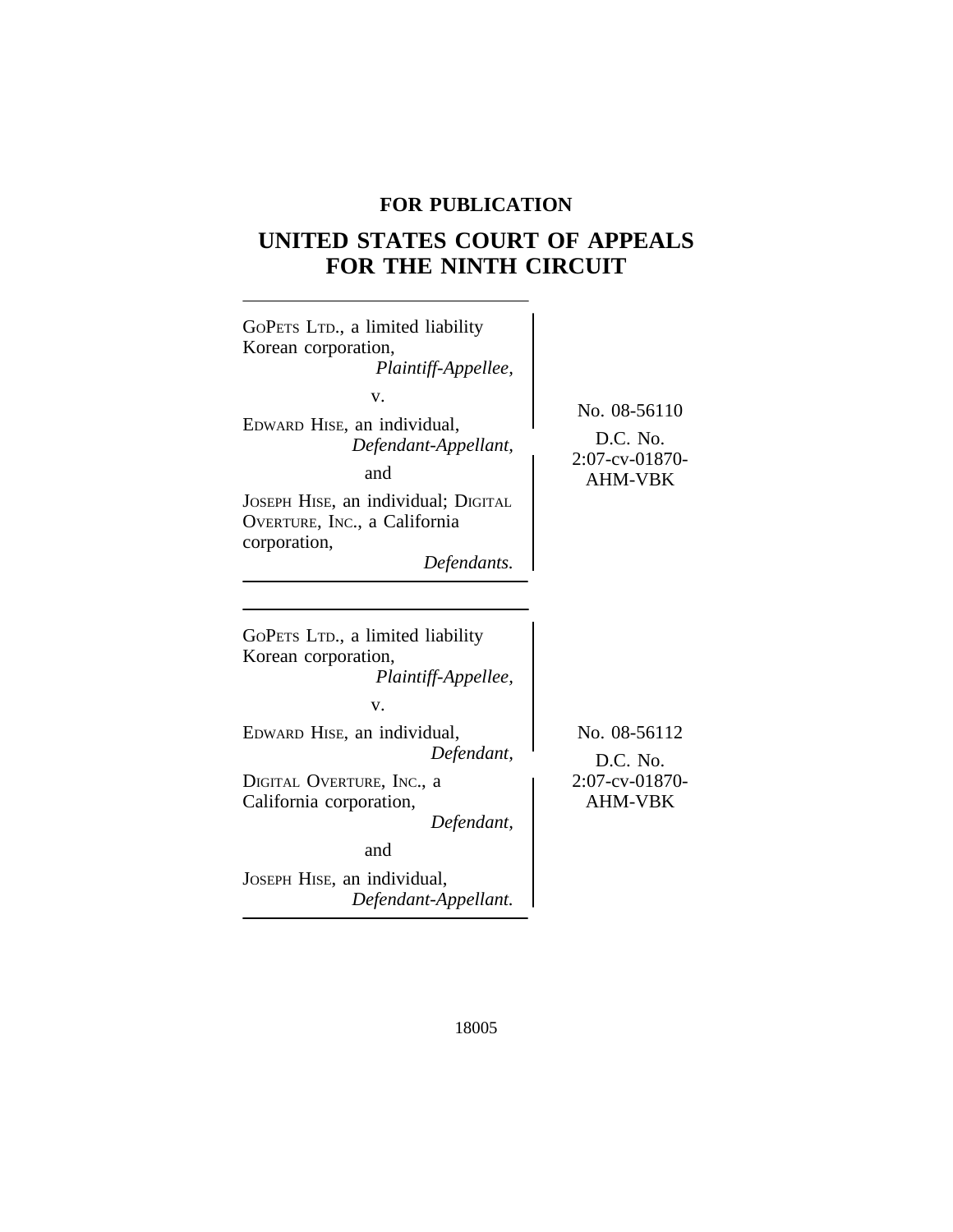18006 GoPETS LTD v. HISE

<sup>G</sup>OPETS LTD., a limited liability Korean corporation, *Plaintiff-Appellee,* v. No. 08-56114 EDWARD HISE, an individual; D.C. No. JOSEPH HISE, an individual,<br>Defendants, <br>AHM-VBK  $Defendants,$ and OPINION DIGITAL OVERTURE, INC., a California corporation, *Defendant-Appellant.*

> Appeal from the United States District Court for the Central District of California A. Howard Matz, District Judge, Presiding

Argued and Submitted January 10, 2011—Pasadena, California

Filed September 22, 2011

Before: Diarmuid F. O'Scannlain, William A. Fletcher, and Richard R. Clifton, Circuit Judges.

Opinion by Judge William A. Fletcher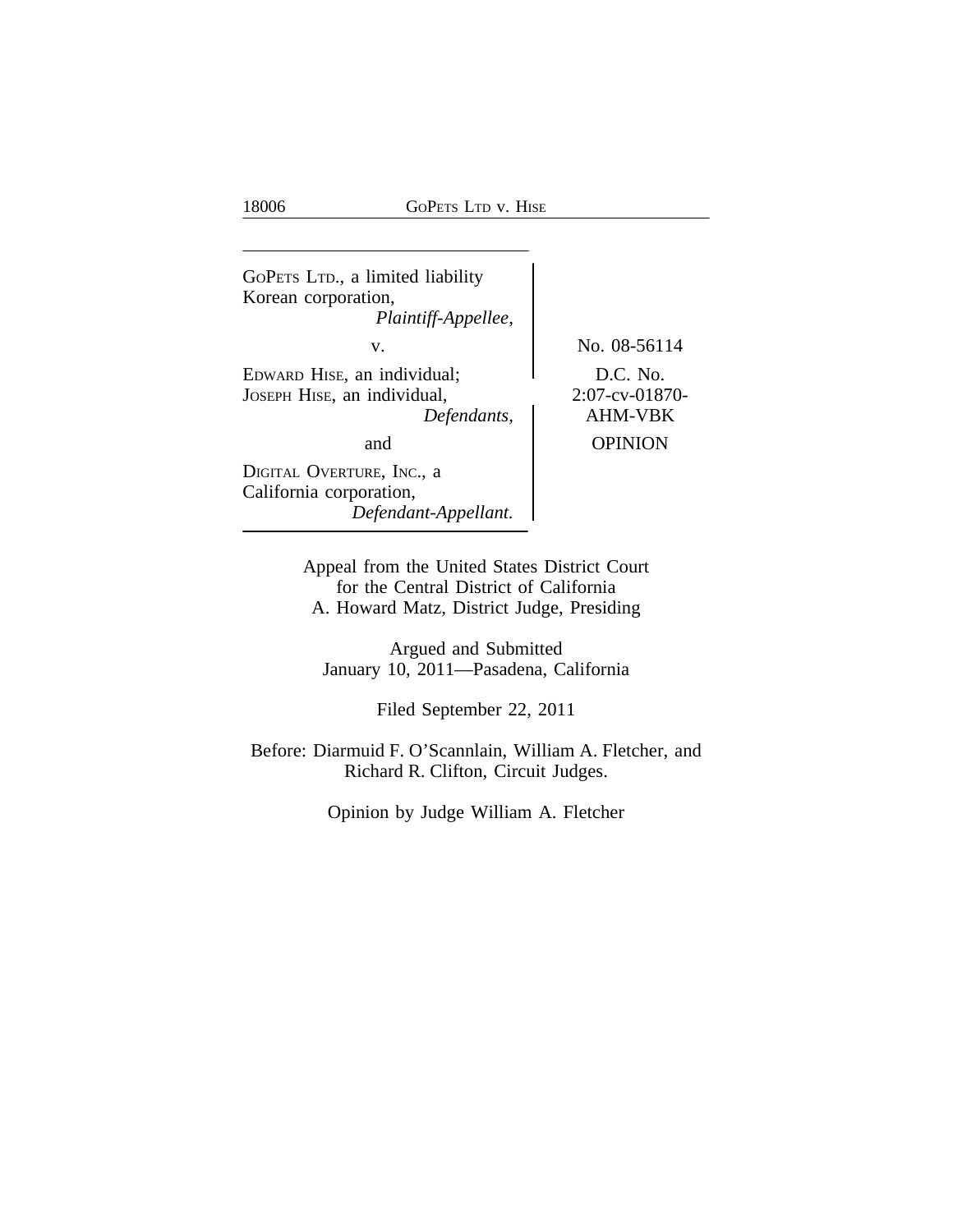GOPETS LTD v. HISE 18009

**COUNSEL**

Michael Allen Firestein, Robert H. Horn, PROSKAUER ROSE LLP, Los Angeles, California, for the plaintiff/appellee.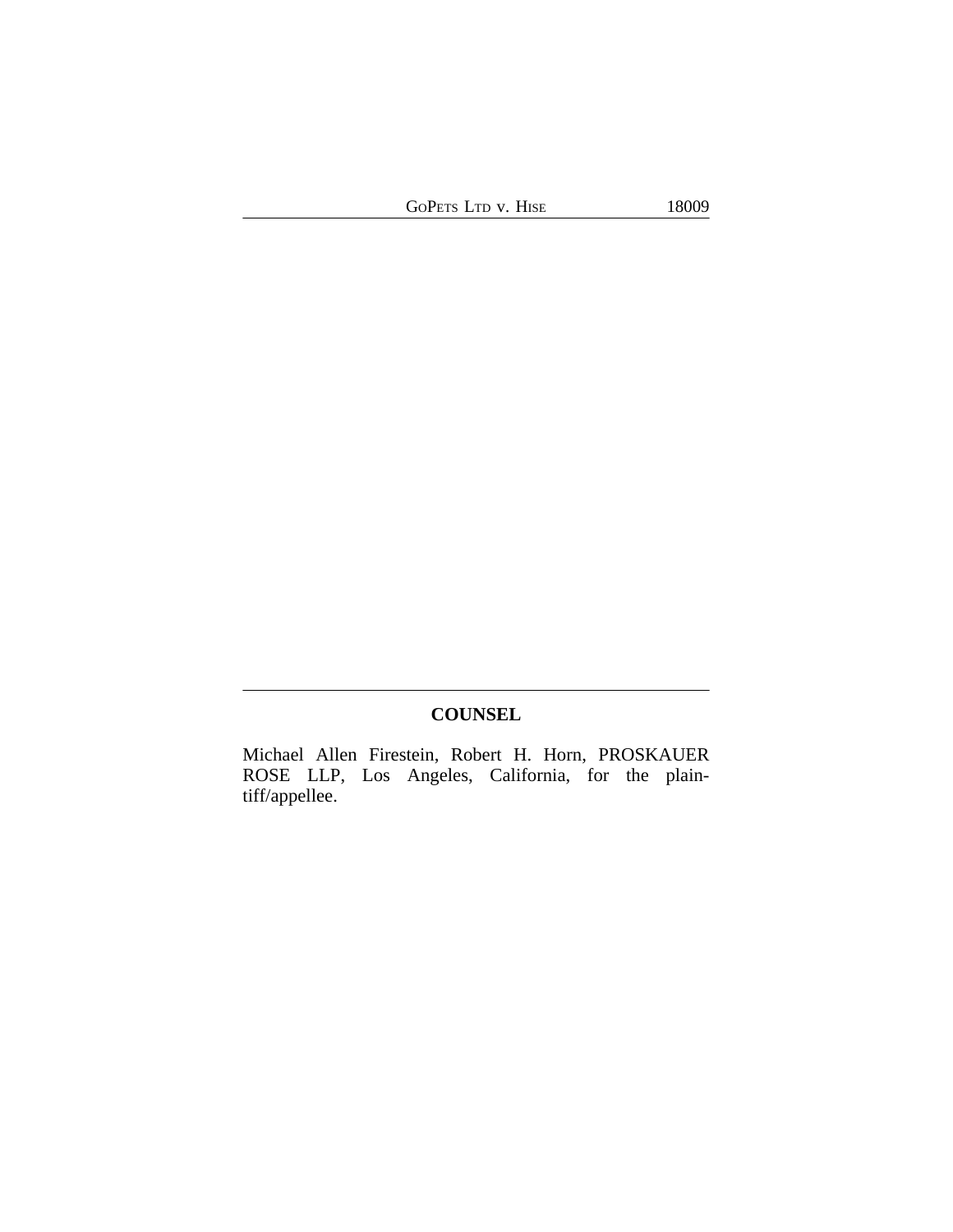18010 GoPETS LTD v. HISE

Edward Hise, Pro se, Simi Valley, California, Joseph Hise, Pro se, Simi Valley, California, Stephen Hume Sturgeon, STEPHEN H. STURGEON & ASSOCIATES, Potomac, Maryland, for the defendants/appellants.

#### **OPINION**

W. FLETCHER, Circuit Judge:

The Anticybersquatting Consumer Protection Act ("ACPA") prohibits "cybersquatters" from registering internet domain names that are identical or confusingly similar to registered service marks and trademarks. *See* 15 U.S.C.  $§ 1125(d)(1)$ . The prohibition contained in  $§ 1125(d)(1)$ applies when a domain name is identical or confusingly similar to a mark that is distinctive "at the time of registration of the domain name." *Id.* The primary question before us is whether the term "registration" applies only to the initial registration of the domain name, or whether it also applies to a re-registration of a currently registered domain name by a new registrant. We hold that such re-registration is not a "registration" within the meaning of  $\S 1125(d)(1)$ .

### I. Background

Defendant Edward Hise registered the domain name gopets.com in his own name in March 1999. He developed a business plan for gopets.com as part of a marketing class in which he was then enrolled. According to the business plan, Hise and a cousin who was a veterinarian would develop the site into "a pet owner resource covering health, safety, nutrition, animal behavior, training, competition, abuse, pets and children, free advice from veterinarians, and the pet industry."

Edward and his brother Joseph Hise own the corporation Digital Overture. Among other things, the Hises perform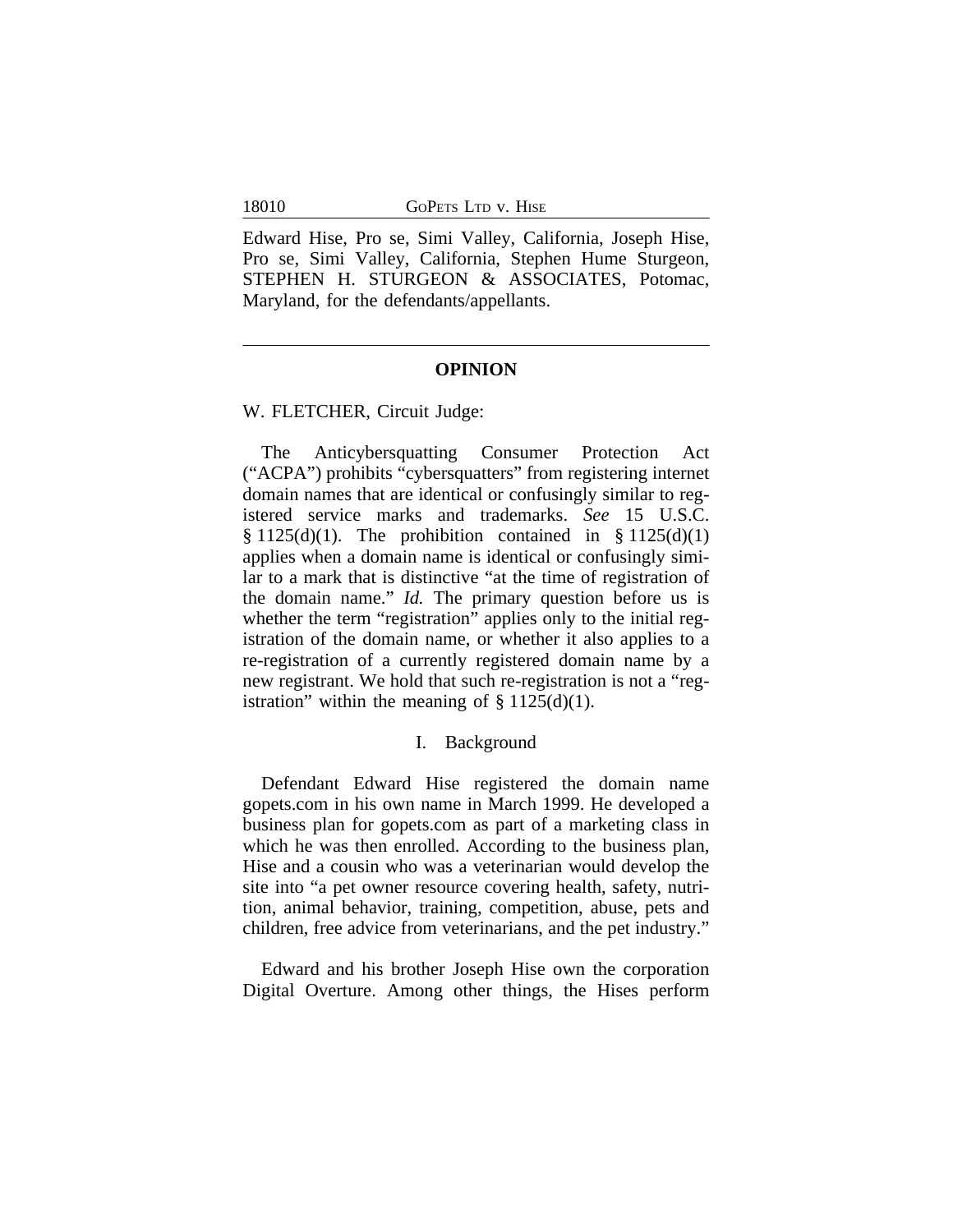GOPETS LTD V. HISE 18011

internet-related services for clients, including registering and maintaining domain names. The Hises and Digital Overture (collectively, "the Hises") have registered more than 1300 domain names in the last decade. Most appear to be plausible names for future internet sites rather than names of existing businesses. They frequently register similar domain names at the same time. For instance, they registered ehinges.com, ebenches.com, erivets.com, and esconces.com on the same day.

In 2004, Erik Bethke founded the company GoPets Ltd. in Korea. GoPets Ltd. created a game called GoPets featuring virtual pets that move between the computers of registered users. GoPets Ltd. filed an application to register the service mark "GoPets" in the United States on September 30, 2004. The mark was duly registered in November 2006. The registration shows that the first use of the term in commerce occurred on August 20, 2004.

Beginning in 2004, Bethke made several unsuccessful attempts to purchase the gopets.com domain name from the Hises. In response to Bethke's initial email inquiry about the domain name, Edward Hise wrote on September 1, 2004, that he had initially been "dedicated to building a business" at gopets.com, but because his other web businesses were thriving, he was open to selling the domain name to a "serious buyer[ ]." He said he was holding an auction for the domain name and invited Bethke to submit a bid by September 15.

Bethke did not respond immediately. On October 11, he wrote to Edward Hise again, noting that Hise still owned the domain name—"so presumably you did not have any other serious offers." Bethke offered to pay \$750 for the domain name. The Hises did not respond. In January 2005, Bethke again inquired about the domain name, this time through a friend. Edward Hise wrote back several months later, stating that he would not sell the domain name "for little or nothing" and that another group had offered to develop the site and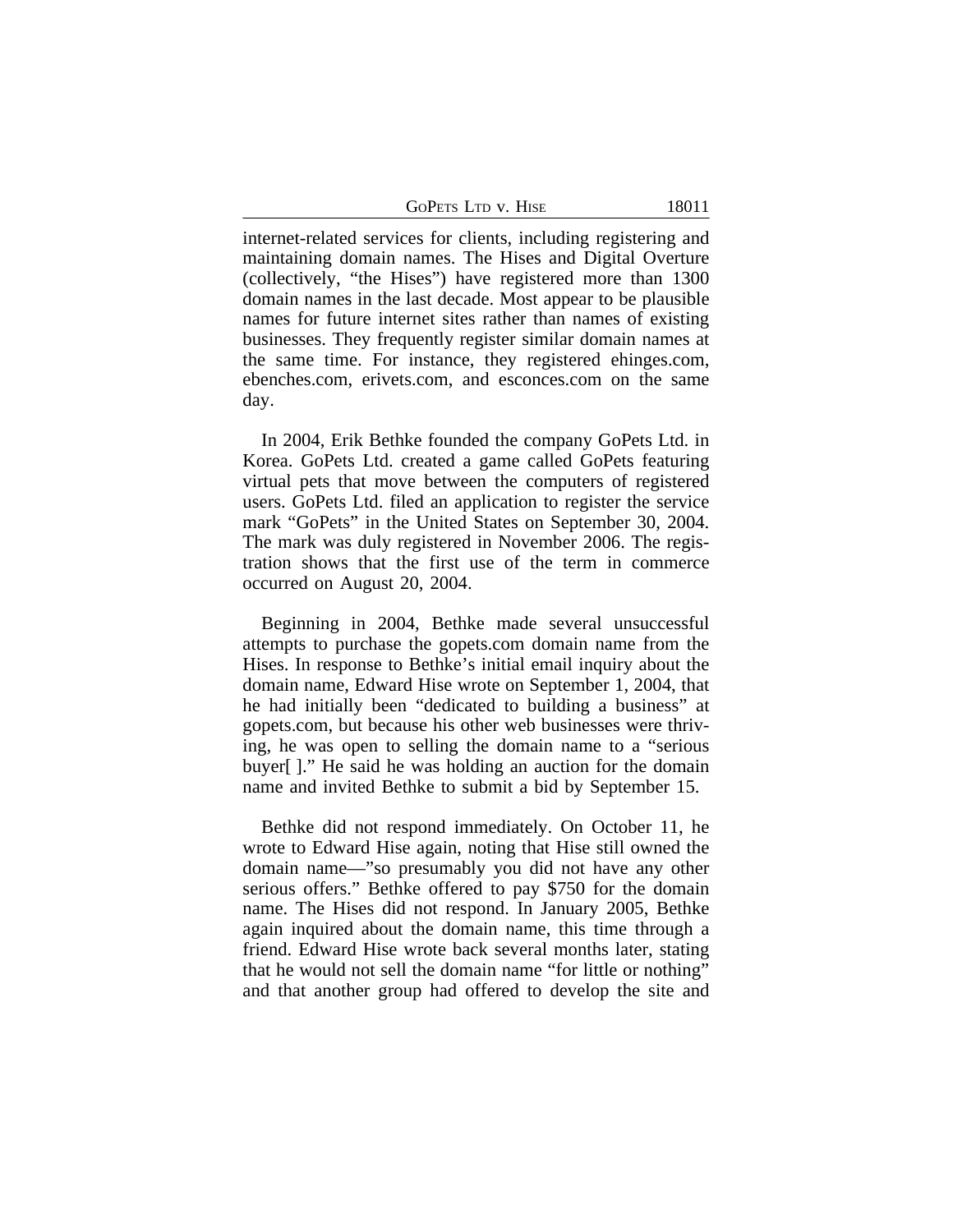share the profits. On May 16, 2005, Bethke wrote to Joseph Hise:

Last year in October I offered you \$750 for the domain after declining to participate in your blind bidding system.

You also failed to answer our communications both in email as well as postal mail.

We are proceeding with the ICA[N]N domain dispute claim . . . .

. . .

My very last offer is \$100 — the exact same cost as going through ICA[N]N, and frankly that is generous for I would far rather donate our money to ICA[N]N.

ICANN, the Internet Corporation for Assigned Names and Numbers, is an international group that offers non-binding arbitration for adjudicating disputes over domain names. A year later, on May 23, 2006, GoPets Ltd. filed a complaint against Edward Hise with the World Intellectual Property Organization ("WIPO"), which administers ICANN's Uniform Dispute Resolution Policy.

On July 26, 2006, a WIPO arbitrator decided in favor of Edward Hise. The arbitrator found that the gopets.com domain name was confusingly similar to GoPets Ltd.'s service mark, and he "wishe[d]. . . to make it clear that [he was] unconvinced" that the Hises ever had serious plans to develop a website at gopets.com. Nevertheless, the arbitrator held that WIPO rules only compel the transfer of a disputed domain name if the name was initially registered in bad faith. Since Edward Hise had registered gopets.com five years before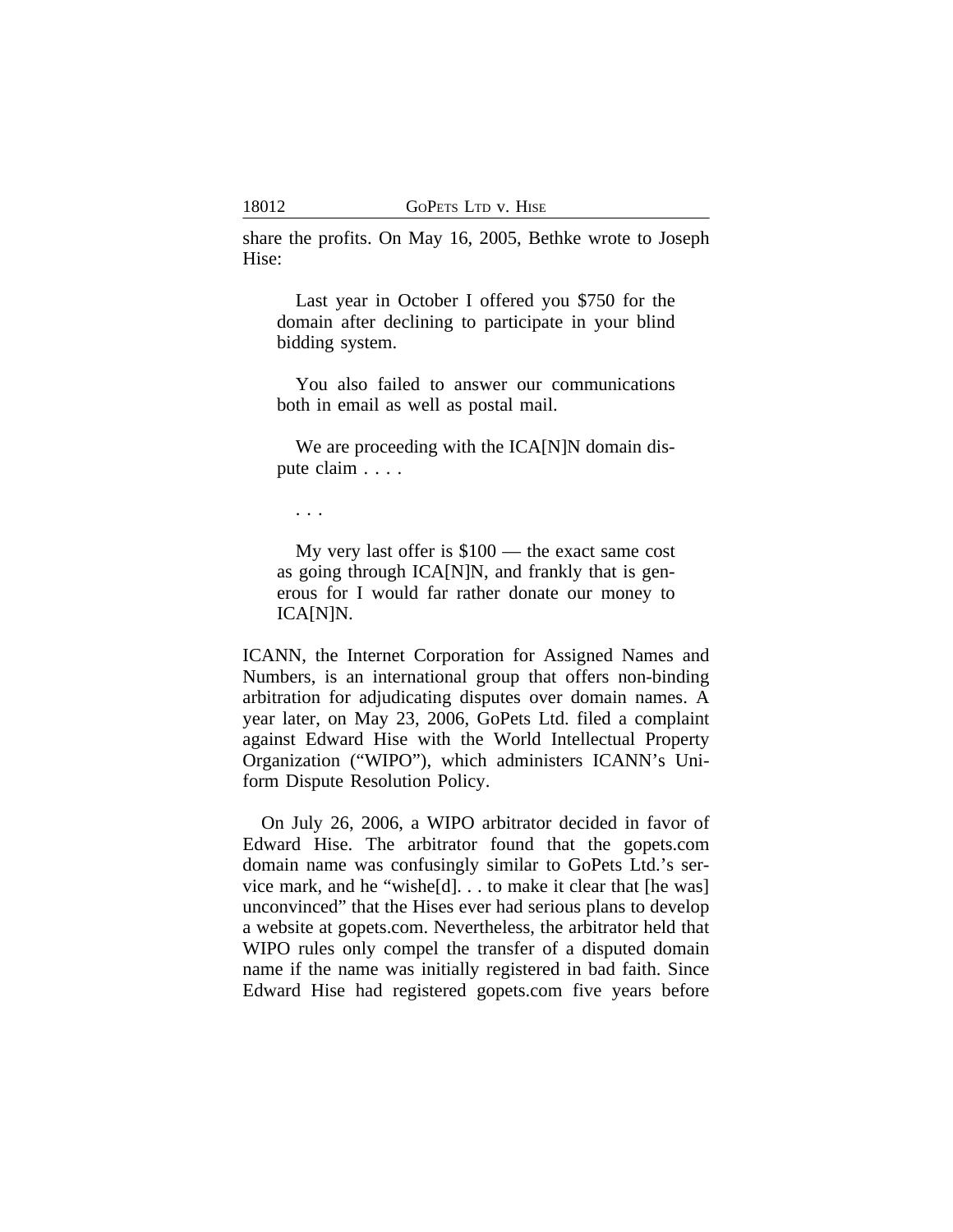GOPETS LTD V. HISE 18013

GoPets Ltd. was founded, gopets.com was not registered in bad faith.

On October 30, 2006, after the WIPO decision, Bethke offered to purchase gopets.com from the Hises for \$5,000. After a telephone conversation, Bethke increased his offer to \$40,000 on November 15. On November 20, Bethke emailed again, stating that his company owned the domain name gopetslive.com, and that they were about to begin a marketing campaign. They preferred to use gopets.com in the campaign and were still willing to pay \$40,000 for it, but they needed to commit to a particular domain name by December 11. After December 11, "we would still be interested in gopets.com, but it loses all real urgency."

On December 12, Edward Hise sent Bethke an email, attaching a four-page letter. The email requested that Bethke forward the letter to GoPets Ltd.'s investors. The email stated that within forty-eight hours Hise would send the letter directly to the investors. The letter, signed by both Edward and Joseph Hise, presented what they called "Acquisition Considerations." It warned the investors that if GoPets Ltd. used the gopetslive.com domain name instead of gopets.com, the result would be to "continue to confuse newly adopted gopetslive.com" users. The letter noted that Bethke had said that some users were already confused. The letter stated, further, that if GoPets Ltd. bought gopets.com, "search engine results would be dramatically improved." But "[i]f GoPets.com were developed further, gopetslive.com may face competitive Meta Tagging." Metatagging is inserting words into the code of a web page that help determine how it appears in search results. By mentioning "competitive Meta Tagging," the Hises were threatening to add metatags to the code of gopets.com, so that users who wanted to access the GoPets Ltd. game found at gopetslive.com would be directed to gopets.com instead. The Hises ended the letter by offering to sell gopets.com to GoPets Ltd. for \$5 million.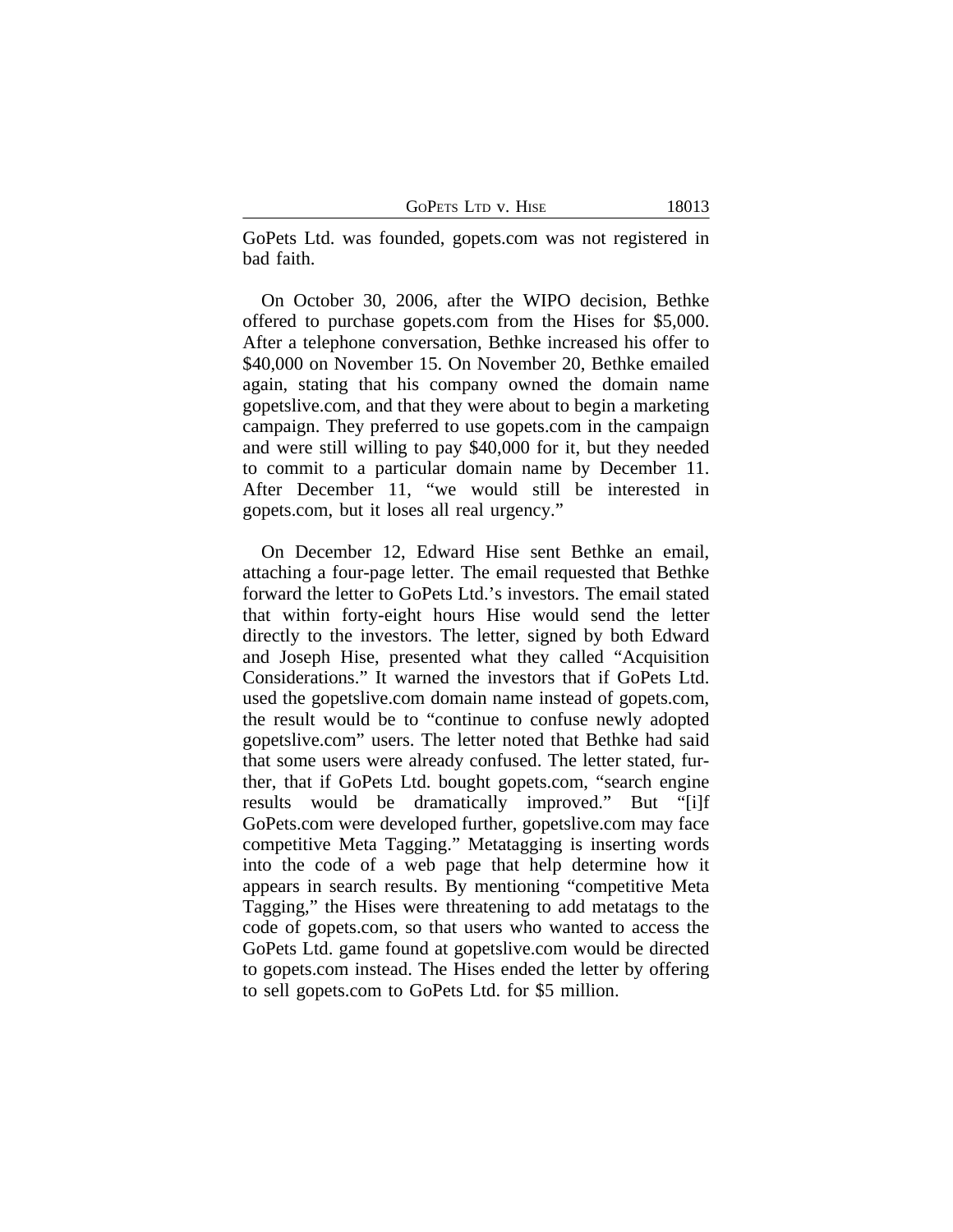18014

Two days after sending the email and letter, Edward Hise transferred the registration of gopets.com from himself to the brothers' corporation, Digital Overture.

While these exchanges between the Hises and GoPets Ltd. were taking place, the Hises added content to gopets.com. According to records from the Internet Archive, a non-profit organization that archives websites, content first appeared on gopets.com on September 26, 2004, approximately a month after Bethke's first inquiry about the site. Initially, the content consisted solely of a picture and description of a lost dog. The record does not reflect whether the website was updated at all during the next two years. By November 24, 2006, the site was updated with information about guide dogs. On January 6, 2007, the site contained a link to the GoPets.com WIPO arbitration decision. On March 16, 2007, the site contained a "GoPets.com" logo and text saying "Welcome to **goPets**.com the official online website. goAhead [sic] pet lovers tell your friends that **GoPets**.com will be arriving soon!"

Soon after the WIPO decision in their favor, the Hises began registering domain names ("Additional Domains") similar to gopets.com. On November 12, 2006, Edward Hise registered gopet.mobi, gopets.mobi, and gopets.name. On November 15, he registered gopetssite.com and goingpets.com. Between November 20 and the end of December, he registered gopet.biz, gopet.org, egopets.com, gopets.bz, gopets.ws, gopet.tv, gopet.ws, gopet.bz, gopet.de, gopet.eu, and gopet.name. He registered two additional domain names —mygopets.com and igopets.com — several months later.

In March 2007, a few months after the Hises offered to sell gopets.com for \$5 million, GoPets Ltd. filed a complaint against the Hises in federal district court for the Central District of California. The complaint alleged cybersquatting under ACPA, service mark infringement and unfair competition under the Lanham Act and California law, service mark dilution under the Lanham Act and California law, and false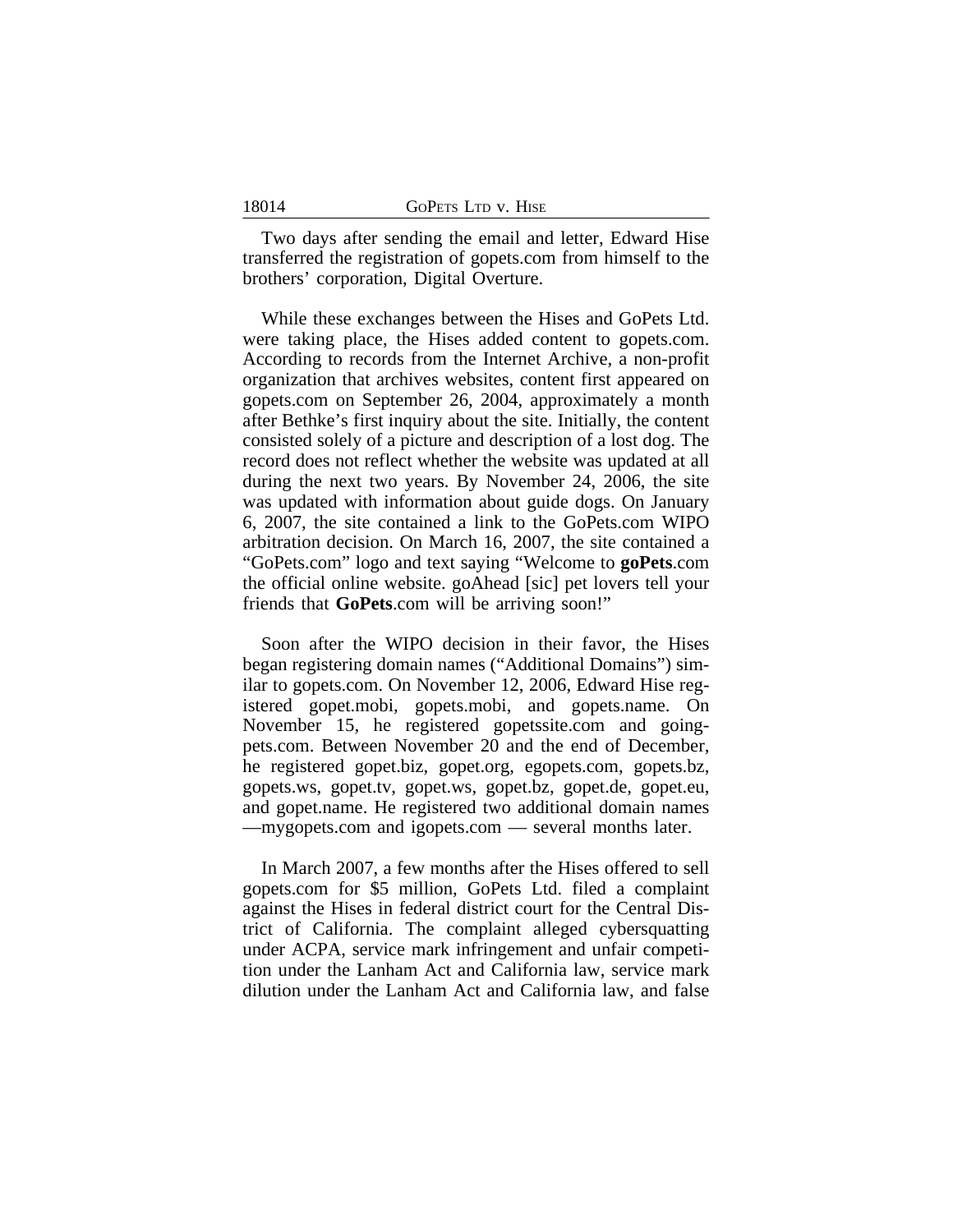| GOPETS LTD V. HISE | 18015 |
|--------------------|-------|
|--------------------|-------|

advertising under California law. The complaint was amended to add similar claims with respect to the Additional Domains after GoPets Ltd. learned of their existence during discovery. GoPets Ltd. sought injunctive relief, transfer of all the domain names, statutory damages, accounting for wrongful profits, actual damages, and attorney's fees.

On May 27, 2008, the district court granted GoPets Ltd.'s motion for summary judgment on its ACPA and Lanham Act claims. GoPets Ltd. abandoned its state-law claims. The summary judgment order therefore disposed of all the claims in the case. The court granted attorney's fees to GoPets Ltd. The Hises timely appealed.

### II. Standard of Review

We review *de novo* a district court's order granting summary judgment. *See Bamonte v. City of Mesa*, 598 F.3d 1217, 1220 (9th Cir. 2010). Viewing the evidence in the light most favorable to the Hises, we must determine whether there are any genuine issues of material fact and whether the district court correctly applied the relevant substantive law. *Id.*

### III. Discussion

### A. Consideration of Late-Filed Documents

As a preliminary matter, we must decide whether the district court properly refused to consider late-filed documents the Hises sought to present and whether any of those documents are properly before us. In the district court, the Hises filed a bare-bones opposition to GoPets Ltd.'s motion for summary judgment. Several weeks later, the Hises filed voluminous "supplemental" materials opposing summary judgment. The Hises seek to include those supplemental materials in the record on appeal.

The district court refused to consider the "supplemental" materials in ruling on the summary judgment motion, holding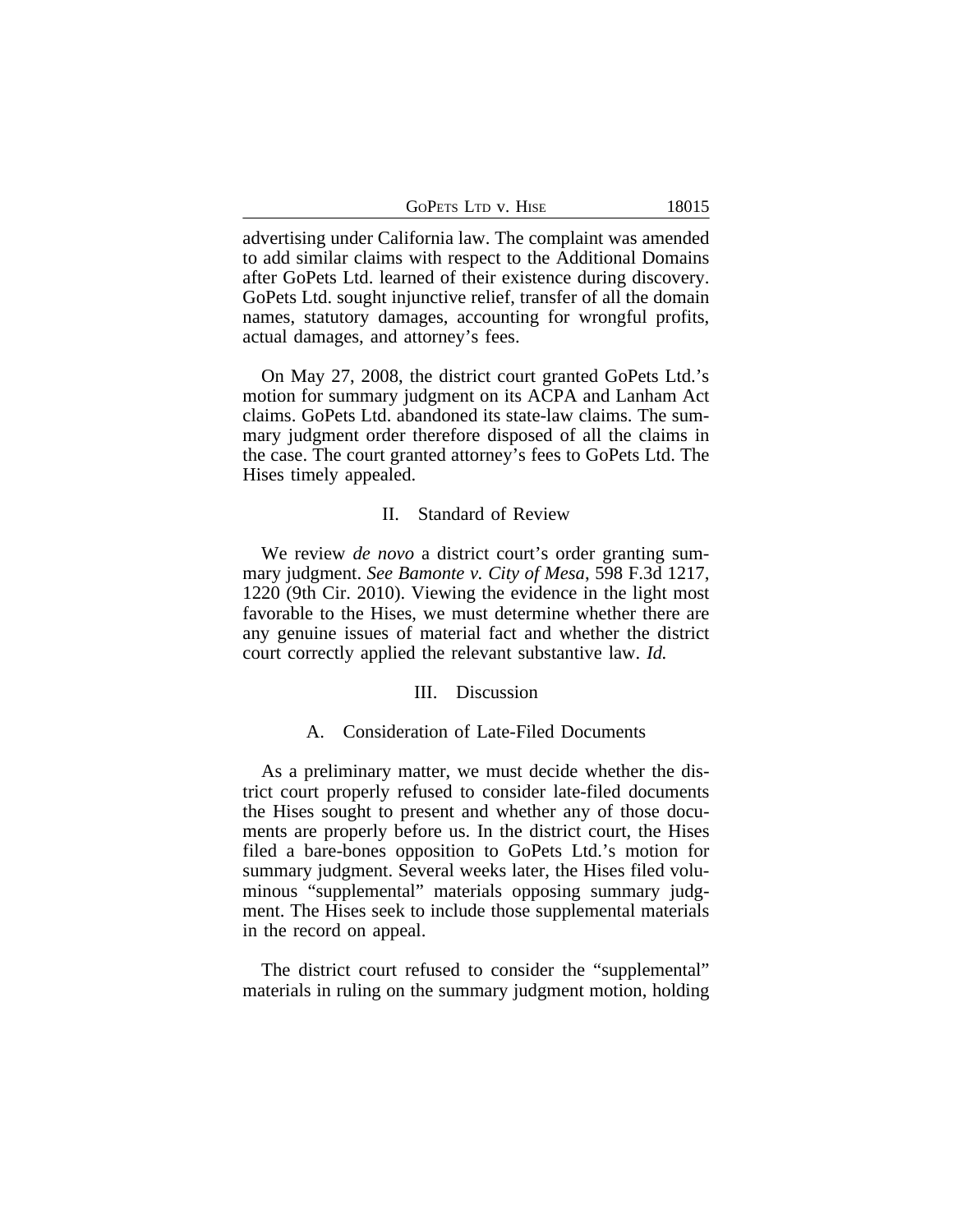|  | 18016 | GOPETS LTD V. HISE |
|--|-------|--------------------|
|--|-------|--------------------|

that neither the federal nor the local rules required it to give the Hises "yet another bite at the apple," and that in any event the new documents would not change the result. The district court did not abuse its discretion in refusing to consider the Hises' late-filed materials. *See Carpenter v. Universal Star Shipping, S.A.*, 924 F.2d 1539, 1547 (9th Cir. 1991). We note, however, that we may consider many of the "supplemental" documents because they had been filed as exhibits to the Hises' initial opposition to GoPets Ltd.'s motion for a preliminary injunction, and those exhibits were properly before the district court.

# B. ACPA Claims

# 1. The Text

**[1]** We begin with the text of the statute. *United States v. Nader*, 542 F.3d 713, 717 (9th Cir. 2008). ACPA provides that

(A) A person shall be liable in a civil action by the owner of a mark, including a personal name which is protected as a mark under this section, if, without regard to the goods or services of the parties, that person

(i) has a bad faith intent to profit from that mark, including a personal name which is protected as a mark under this section; and

(ii) registers, traffics in, or uses a domain name that—

(I) in the case of a mark that is distinctive *at the time of registration* of the domain name, is identical or confusingly similar to that mark . . .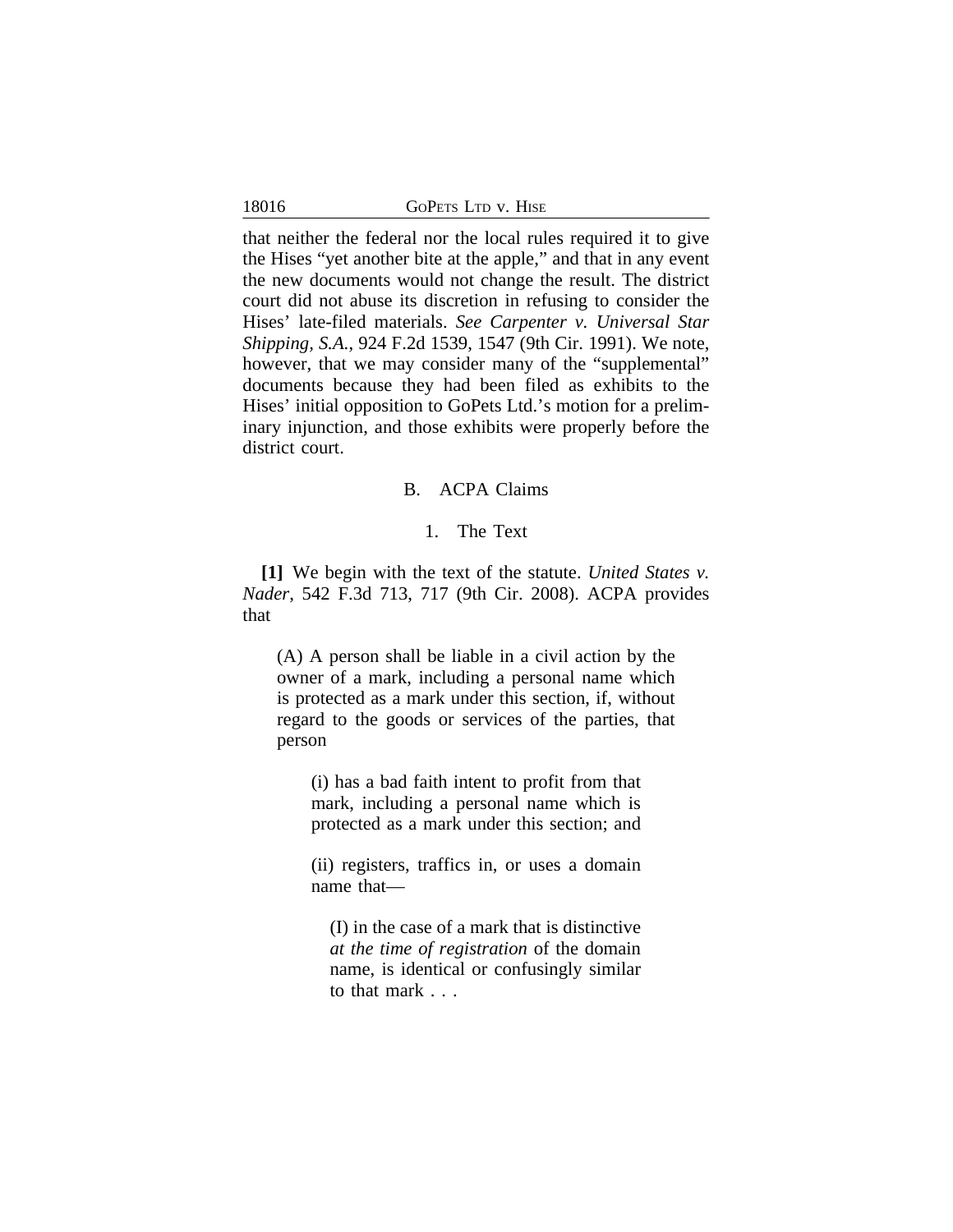| GoPets Ltd v. Hise |  |  |
|--------------------|--|--|
|                    |  |  |

15 U.S.C. § 1125(d)(1) (emphasis added). ACPA applies to all domain names, whether registered before or after the enactment of the statute. *See Sporty's Farm L.L.C. v. Sportsman's Market, Inc.*, 202 F.3d 489, 496-97 (2d Cir. 2000) (citing Pub. L. No. 106-113, § 3010, 113 Stat. 1536). To prevail on its ACPA claim, GoPets Ltd. must show (1) registration of a domain name, (2) that was "identical or confusingly similar to" a mark that was distinctive *at the time of registration*, and (3) "bad faith intent" at the time of registration. *See* 15 U.S.C. § 1125(d)(1). At issue in this case is what counts as "registration."

We first discuss the registration and re-registration of gopets.com. We then discuss the registration of the Additional Domains.

# 2. Gopets.com

GoPets Ltd. concedes that the gopets.com domain name was not "identical or confusingly similar to" a protected mark when Edward Hise registered it in 1999. GoPets Ltd. contends, however, that the term "registration" in ACPA includes re-registrations as well as initial registrations. It contends that the re-registration of the domain name by Digital Overture in December 2006, after Edward Hise transferred it, was a "registration" within the meaning of  $\S 1125(d)(1)$ . Since the service mark GoPets was distinctive in 2006, GoPets Ltd. argues that the 2006 re-registration violated ACPA. The district court agreed with GoPets Ltd.'s argument that a re-registration is a "registration" within the meaning of  $\S 1125(d)(1)$ . For the reasons that follow, we disagree with the district court.

We have previously explained:

[T]here are three primary actors in the domain name system. First, companies called "registries" operate a database (or "registry") for all domain names within the scope of their authority [e.g., all .com,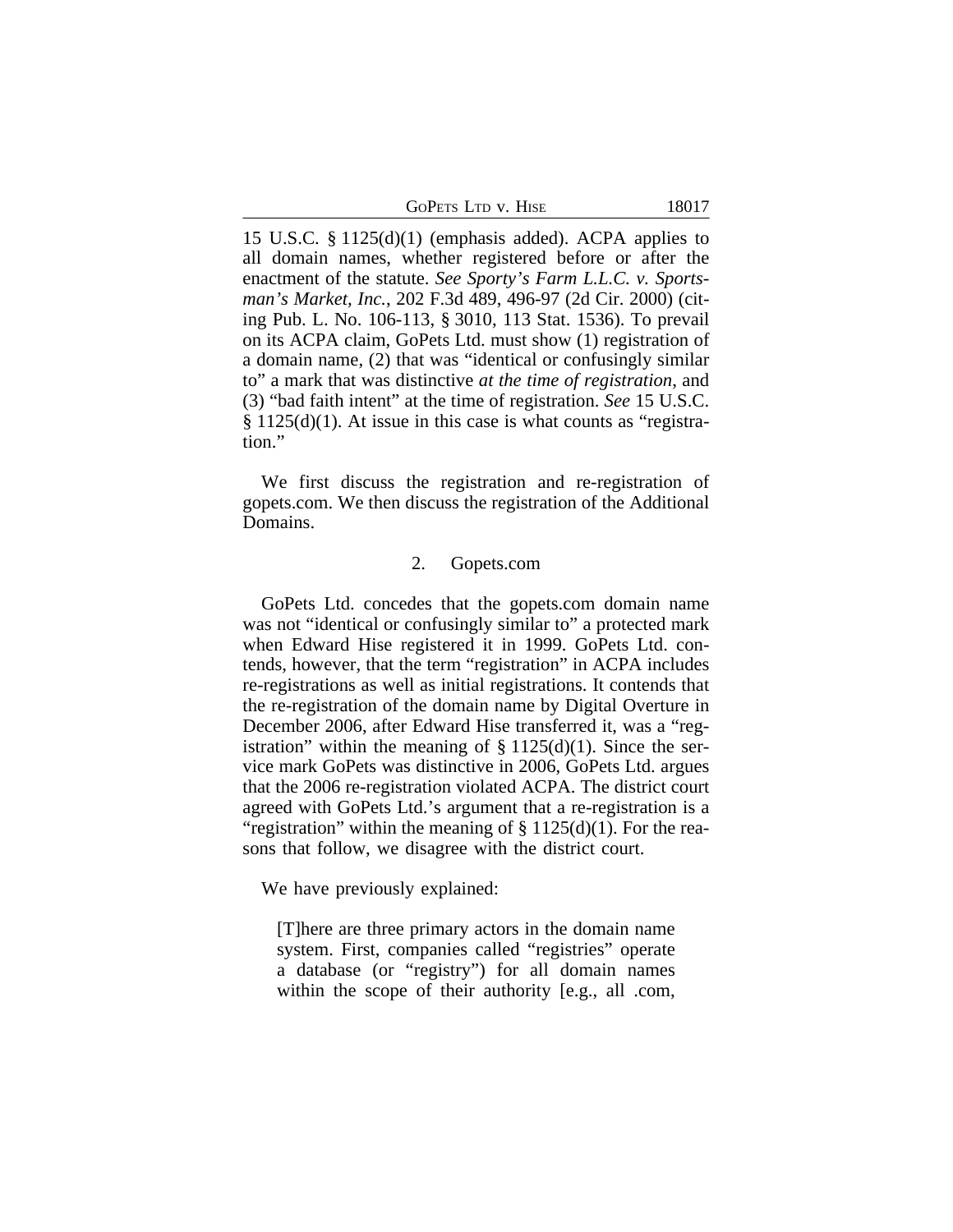.net, .gov, etc. domain names]. Second, companies called "registrars" register domain names with registries on behalf of those who own the names. Registrars maintain an ownership record for each domain name they have registered with a registry. Action by a registrar is needed to transfer ownership of a domain name from one registrant to another. Third, individuals and companies called "registrants" own the domain names. Registrants interact with the registrars, who in turn interact with the registries.

*Office Depot Inc. v. Zuccarini*, 596 F.3d 696, 699 (9th Cir. 2010). When an individual registrant registers a domain name, she pays the registrar a fee and gives the registrar a registrant name, along with contact, billing, and technical information.

**[2]** The words "registration" and "register" are not defined in ACPA. It is obvious that, under any reasonable definition, the initial contract with the registrar constitutes a "registration" under ACPA. It is less obvious which later actions, if any, are also "registrations." After registering, a registrant can take a variety of actions that modify the registration. For instance, the registrant can update the registration if her contact or billing information changes. She can switch to "private" registration, where a third party's name is substituted for hers in the public databases of domain registrants. She can switch between registrars, but leave her contact and billing information unchanged. A registrant can change the name of the registrant without changing who pays for the domain, or a registrant can transfer both the domain and payment responsibilities to someone else. Even if the registrant does none of these things, she must still renew the registration periodically. All of these actions could conceivably be described as "registrations" within the meaning of  $\S 1125(d)(1)$ .

Only one other circuit has addressed the question of reregistrations under ACPA. In *Schmidheiny v. Weber*, 319 F.3d 581 (3d Cir. 2003), Steven Weber registered the domain name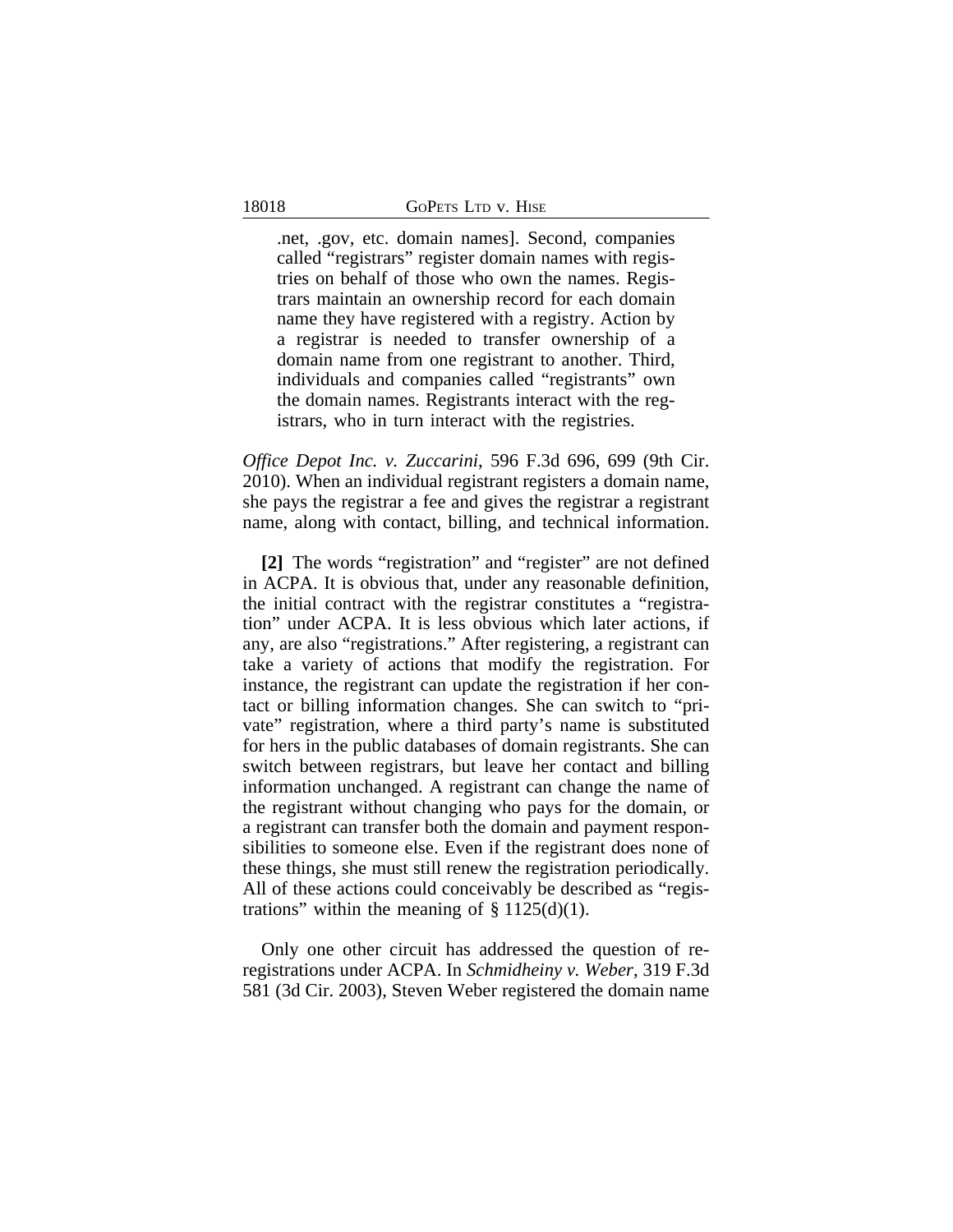GOPETS LTD V. HISE 18019

schmidheiny.com in February 1999. Stephan Schmidheiny is one of the wealthiest men in the world. ACPA became law in November 1999. In June 2000, Weber transferred ownership of the domain name to a corporation of which he was the president and treasurer. The corporation then re-registered the domain name with a different registrar. In November 2000, Weber offered to sell the domain name, now owned by the corporation, to Stephan Schmidheiny. *Id.* at 581-82.

**[3]** At issue in *Schmidheiny* was a registration under 15 U.S.C. § 8131(1)(A) (then § 1129(1)(A)). Section 8131(1)(A) prohibits registration of domain names that are the names of, or that are "substantially and confusingly similar" to the names of, living persons. Like  $\S 1125(d)(1)$ ,  $\S 8131(1)(A)$ refers to "registration" without defining the term. The district court had held that re-registering the domain name to the corporation was not a registration within the meaning of § 8131(1)(A). *Id.* at 582. The Third Circuit disagreed, holding "that the word 'registration' includes a new contract at a different registrar and to a different registrant." *Id.* at 583.

**[4]** The Third Circuit assumed that Weber's initial registration of schmidheiny.com was not covered by  $\S 8131(1)(A)$ because it had been made before the passage of ACPA. *See id.* at 581-82. Based on that assumption, the Third Circuit was concerned that holding that re-registration was not "registration" within the meaning of ACPA would "permit the domain names of living persons to be sold and purchased without the living persons' consent, ad infinitum, so long as the name was first registered before the effective date of the Act." *Id.* However, we believe that the Third Circuit erred in assuming that Weber's initial registration was not covered by ACPA. We agree with the holding of the Second Circuit in *Sporty's Farm* that  $\S 1125(d)(1)$ —and, by extension,  $\S 8131(1)(A)$ —apply to registrations made before the passage of ACPA. *See Sporty's Farm*, 202 F.3d at 496-97. If Weber's initial registration violated  $\S 8131(1)(A)$ , as we would hold it did, the Third Circuit's concern evaporates.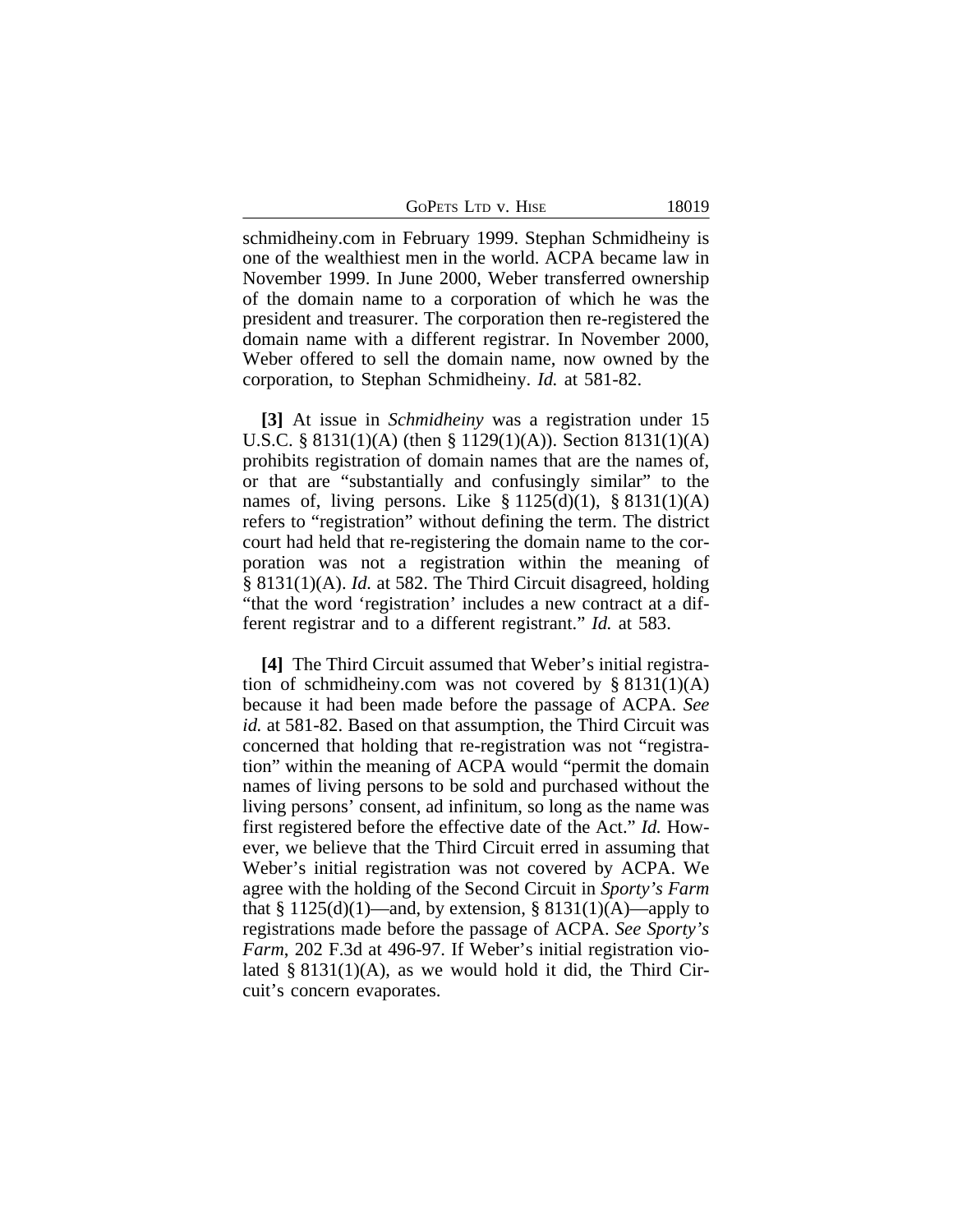| GOPETS LTD V. HISE |  |
|--------------------|--|
|--------------------|--|

18020

**[5]** Like the text of § 8131(1)(A), the text of § 1125(d)(1) considered in isolation does not answer the question whether "registration" includes re-registration. Looking at ACPA in light of traditional property law, however, we conclude that Congress meant "registration" to refer only to the initial registration. It is undisputed that Edward Hise could have retained all of his rights to gopets.com indefinitely if he had maintained the registration of the domain name in his own name. We see no basis in ACPA to conclude that a right that belongs to an initial registrant of a currently registered domain name is lost when that name is transferred to another owner. The general rule is that a property owner may sell all of the rights he holds in property. GoPets Ltd.'s proposed rule would make rights to many domain names effectively inalienable, whether the alienation is by gift, inheritance, sale, or other form of transfer. Nothing in the text or structure of the statute indicates that Congress intended that rights in domain names should be inalienable.

**[6]** We therefore hold that Digital Overture's reregistration of gopets.com was not a registration within the meaning of § 1125(d)(1). Because Edward Hise registered gopets.com in 1999, long before GoPets Ltd. registered its service mark, Digital Overture's re-registration and continued ownership of gopets.com does not violate  $\S 1125(d)(1)$ .

### 3. Additional Domains

We turn now to the Additional Domains. Unlike gopets.com, these domain names were registered at a time when the GoPets mark was distinctive. The question is whether they were registered in bad faith under  $\S 1125(d)(1)$ .

The district court found that the Hises' registration of the Additional Domains was in bad faith. The district court based its finding in part on the fact that the Hises had used the Additional Domains as leverage to increase the price they could obtain for gopets.com, a domain name whose re-registration,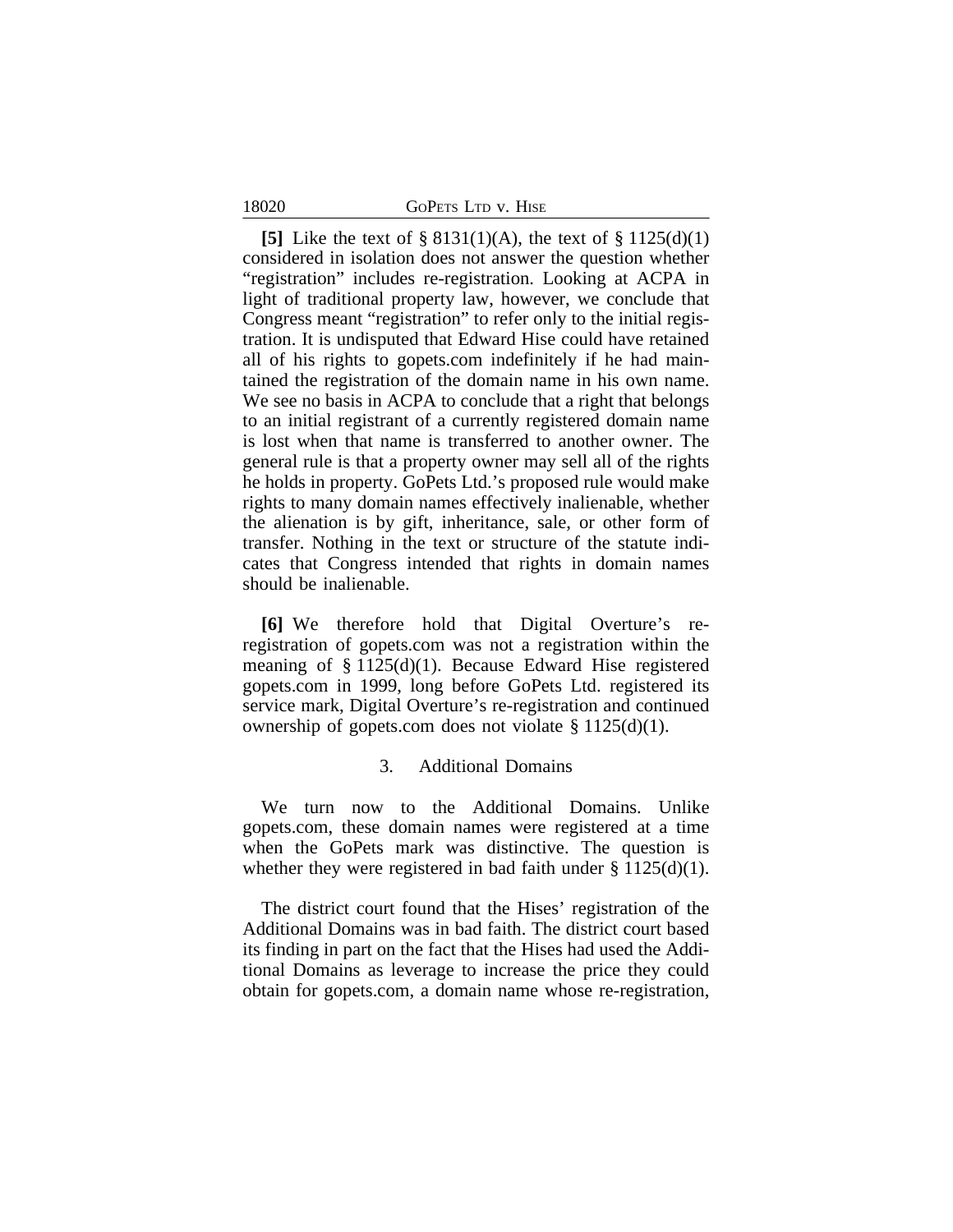GOPETS LTD v. HISE 18021

in the view of the district court, violated ACPA. As just discussed, the re-registration of gopets.com did not violate ACPA. However, we can affirm the district court on any ground supported by the record. *Sec. Life Ins. Co. of Am. v. Meyling*, 146 F.3d 1184, 1190 (9th Cir. 1998). There is ample evidence in the record on which to base a finding of bad faith, even though the re-registration of gopets.com did not violate ACPA.

**[7]** In determining whether a defendant has acted in bad faith within the meaning of  $\S 1125(d)(1)(A)$ , a court may consider, but is not limited to, nine factors. The two relevant factors here are:

(V) the person's intent to divert consumers from the mark owner's online location to a site accessible under the domain name that could harm the goodwill represented by the mark . . . for commercial gain . . . by creating a likelihood of confusion as to the source, sponsorship, affiliation, or endorsement of the site; . . .

(VIII) the person's registration . . . of multiple domain names which the person knows are identical or confusingly similar to marks of others that are distinctive at the time of registration of such domain names[.]

15 U.S.C.  $\S 1125(d)(1)(B)(i)$ . We take these two factors in reverse order.

**[8]** First, it is undisputed that the service mark "GoPets" was "distinctive at the time of registration of [the additional] domain names." The Additional Domains are gopet.mobi, gopets.mobi, gopets.name, gopetssite.com, goingpets.com, gopet.biz, gopet.org, egopets.com, gopetz.bz, gopets.ws, gopet.tv, gopet.ws, gopet.bz, gopet.de, gopet.eu, gopet.name, mygopets.com and igopets.com. The Hises argue that these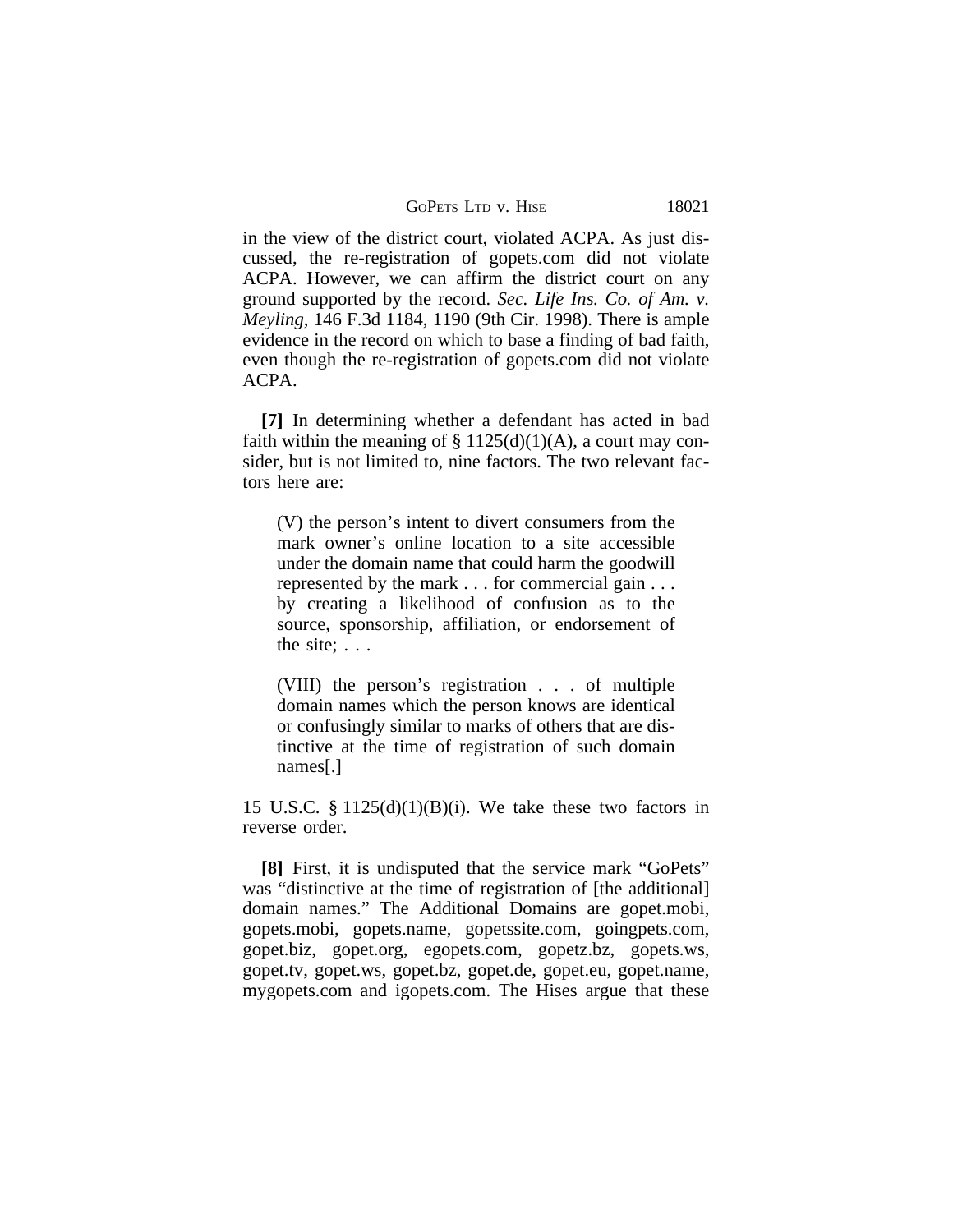18022 GOPETS LTD v. HISE

"multiple domain names" are not "confusingly similar" to "GoPets." The Hises' argument is implausible on its face. The only relevant evidence the Hises sought to introduce in the district court were identical paragraphs in declarations of Edward and Joseph Hise that stated, without elaboration or support, "There are factual issues with respect to the question of whether the . . . domain names listed by plaintiff . . . are confusingly similar to the term gopets. Some of the domain names are definitely not confusingly similar." The district court sustained GoPet Ltd.'s objections to these paragraphs and refused to admit them into evidence. The Hises have not appealed that ruling.

**[9]** Second, it is clear that the Hises intended the Additional Domains "to divert consumers from the mark owner's online location to a site accessible under [these] domain name<sup>[s]</sup> . . . by creating a likelihood of confusion." The district court found that the Hises registered the Additional Domains for "commercial gain"—that is, that they registered the Additional Domains in order to increase the selling price of gopets.com. The district court believed, incorrectly, that the registration of gopets.com was itself in violation of ACPA. But the legality or illegality of the registration of gopets.com is irrelevant. The question is whether the registration of the Additional Domains was intended to achieve "commercial gain" by confusing consumers and diverting them from the website they intended to access. It clearly was so intended.

**[10]** ACPA contains a safe harbor defense for registrants who "believed and had reasonable grounds to believe that the use of the domain name was a fair use or otherwise lawful." 15 U.S.C. § 1125(d)(1)(B)(ii). We have cautioned that the safe harbor defense should be invoked "very sparingly and only in the most unusual cases." *Lahoti v. VeriCheck, Inc.*, 586 F.3d 1190, 1203 (9th Cir. 2009) (internal quotation marks omitted). A defendant "who acts even partially in bad faith" cannot successfully assert a safe harbor defense. *Id.* (internal quotation marks omitted).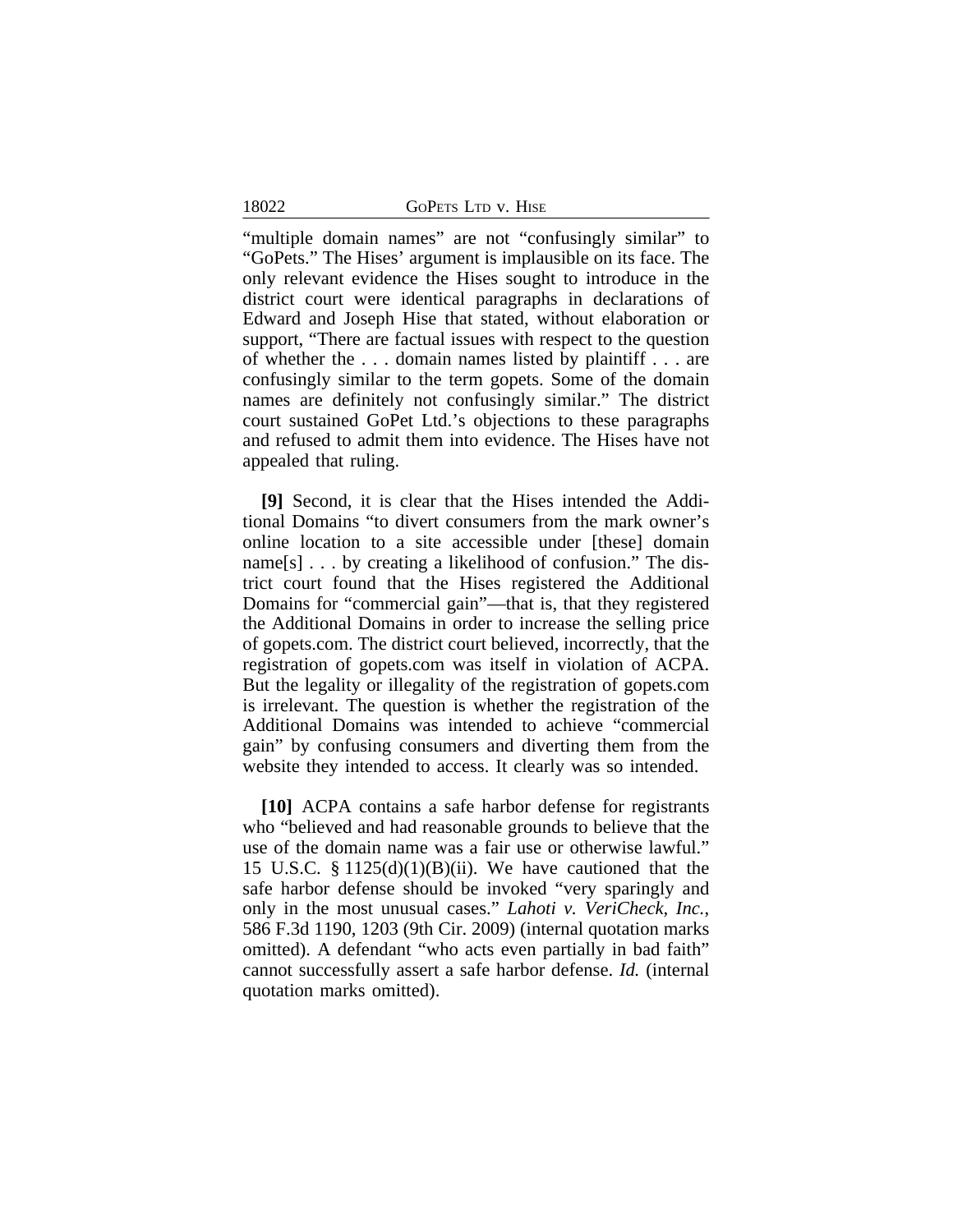| GOPETS LTD V. HISE | 18023 |
|--------------------|-------|
|--------------------|-------|

**[11]** The Hises do not qualify for the safe harbor in their registration of the Additional Domains. The Hises argue that their victory in the WIPO arbitration led them to believe that their registration of the domain name gopets.com was proper. But the WIPO decision gave the Hises no reason to believe they had the right to register *additional* domain names that were identical or confusingly similar to GoPets. The WIPO arbitrator made clear that the Hises prevailed only because the service mark GoPets had not been registered when Edward Hise registered the domain name gopets.com. The Additional Domains were registered well after GoPets was registered as a service mark.

The Hises argue on appeal that GoPets Ltd. acted with unclean hands, and that this should defeat GoPets Ltd.'s claim that the Hises acted in bad faith. The Hises waived that argument by failing to present it to the district court in a timely fashion. *See Walsh v. Nev. Dep't of Human Res*., 471 F.3d 1033, 1037 (9th Cir. 2006).

**[12]** We therefore affirm the district court's holding that the Hises violated ACPA in registering the Additional Domains.

# 4. Relief

### a. Damages

**[13]** The district court awarded GoPets Ltd. \$100,000 for Digital Overture's re-registration of gopets.com, and \$1,000 for each of the registrations of the Additional Domains. Because Digital Overture's re-registration of gopets.com did not violate  $\S 1125(d)(1)$ , the award of \$100,000 must be set aside. But we affirm the award of \$1,000 for each of the Additional Domains.

The Hises argue that the Seventh Amendment requires that a jury, rather than the court, determine the amount of dam-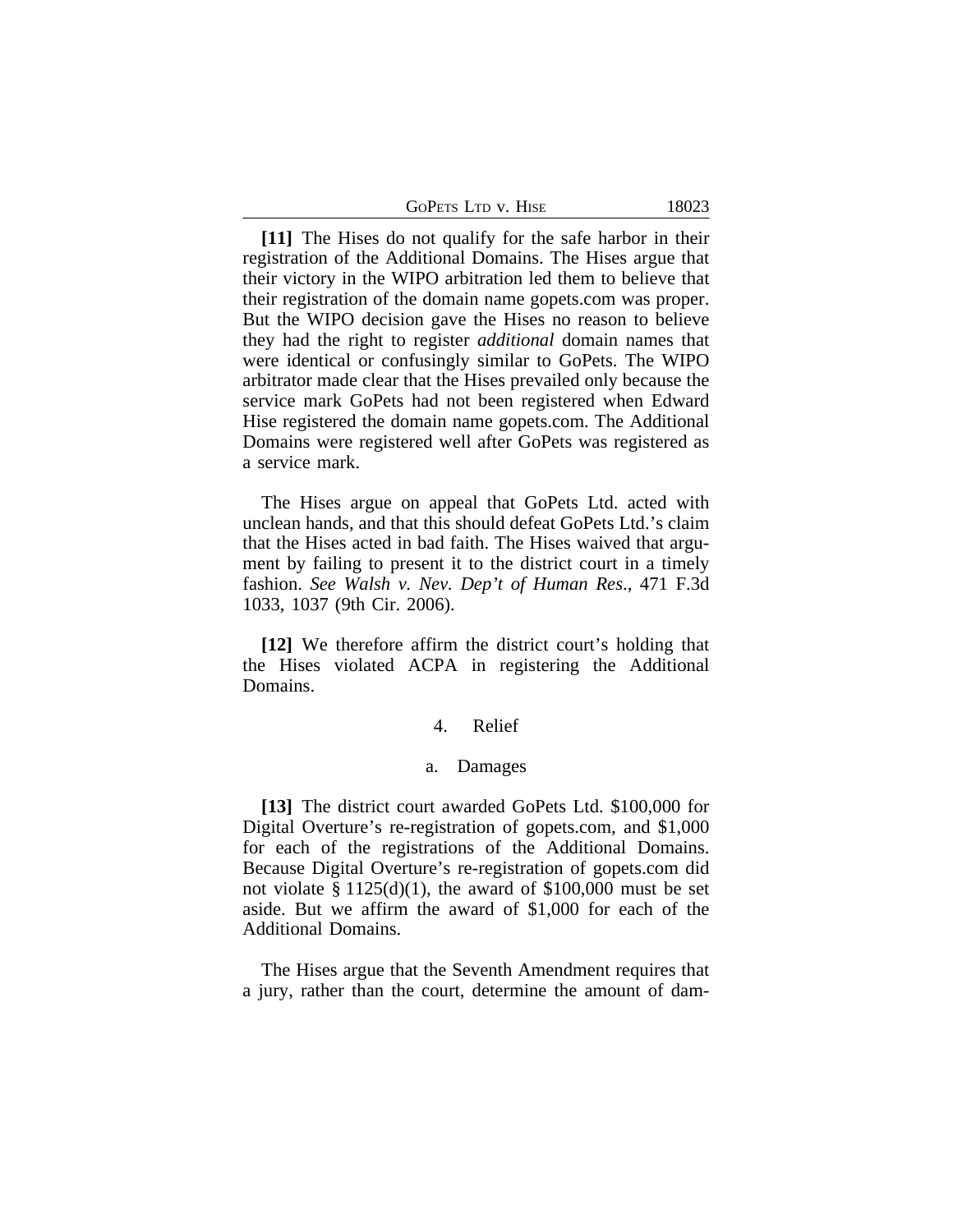ages. We disagree with respect to the damages award for the Additional Domains, the only award now at issue. GoPets Ltd. sought damages under the following provision of ACPA:

In a case involving a violation of section  $1125(d)(1)$ of this title, the plaintiff may elect, at any time before final judgment is rendered by the trial court, to recover, instead of actual damages and profits, an award of statutory damages in the amount of not less than \$1,000 and not more than \$100,000 per domain name, as the court considers just.

## 15 U.S.C. § 1117(d).

18024

The Hises rely on *Feltner v. Columbia Pictures Television, Inc.*, 523 U.S. 340 (1998). In *Feltner*, the Court determined that the copyright statute, 17 U.S.C.  $\S$  504(c)(1), did not provide a right to a jury trial on damages. *Id.* at 347. The Seventh Amendment, however, guarantees a right to a jury trial for all "common-law causes of action, [and] actions brought to enforce statutory rights that are analogous to common-law causes of action ordinarily decided in English law courts in the late 18th century . . . ." *Id.* at 348 (internal quotation marks omitted). The Court concluded that copyright damages were a common-law cause of action ordinarily tried by juries in the late eighteenth century. *Id.* at 350. The Court therefore held that the Seventh Amendment provides a right to a jury trial both as to liability and as to the amount of actual copyright damages, even though the copyright statute does not so provide. *Id.* at 355.

**[14]** The language of ACPA's statutory damages provision is essentially identical to the language of the copyright damages provision at issue in *Feltner.***<sup>1</sup>** We conclude, as did the

<sup>&</sup>lt;sup>1</sup>That provision reads, "Except as provided by clause (2) of this subsection, the copyright owner may elect, at any time before final judgment is rendered, to recover, instead of actual damages and profits, an award of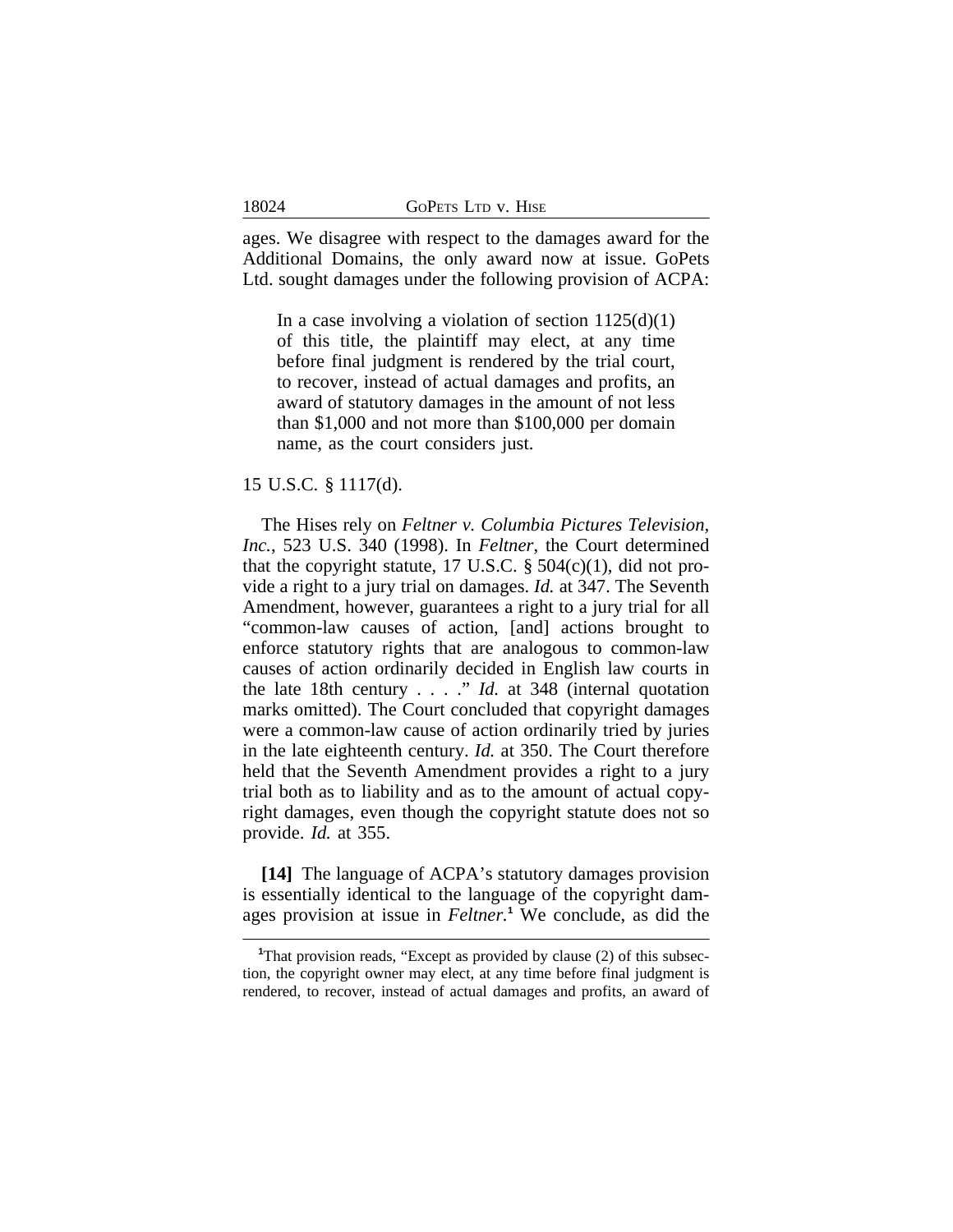| GoPets Ltd v. Hise |  |
|--------------------|--|
|--------------------|--|

Court in *Feltner*, that the statute does not provide for a jury trial on damages. The question then becomes whether, and to what degree, the Seventh Amendment requires a jury trial.

**[15]** Cybersquatting, of course, was not a common-law action in English courts in the eighteenth century, but cybersquatting is a form of trademark infringement. It is therefore likely analogous to a common-law cause of action. *See Dairy Queen, Inc. v. Wood*, 369 U.S. 469, 472-73 (1962). We need not decide that question, however, because we hold that there is no right to a jury trial when a judge awards the minimum statutory damages. *See BMG Music v. Gonzalez*, 430 F.3d 888, 892-93 (7th Cir. 2005) (explaining that there is no right to a jury trial on damages in copyright cases when only the minimum statutory damages are awarded). Under § 1117(d), the minimum damage award, once liability is established under ACPA, is an "amount of not less than \$1,000." If liability has properly been found on summary judgment, the defendant can gain nothing by going to a jury on the question of damages.

**[16]** The district judge awarded the statutory minimum for the registrations of the Additional Domains. Because the Hises are liable under ACPA as a matter of law for these registrations, the Hises have no right to a jury trial on damages.

## b. Injunctive Relief

The district court ordered that both gopets.com and the Additional Domains be transferred to GoPets Ltd., based on asserted violations of ACPA. Because Digital Overture's re-

statutory damages for all infringements involved in the action, with respect to any one work, for which any one infringer is liable individually, or for which any two or more infringers are liable jointly and severally, in a sum of not less than \$750 or more than \$30,000 as the court considers just." 17 U.S.C. § 504(c)(1).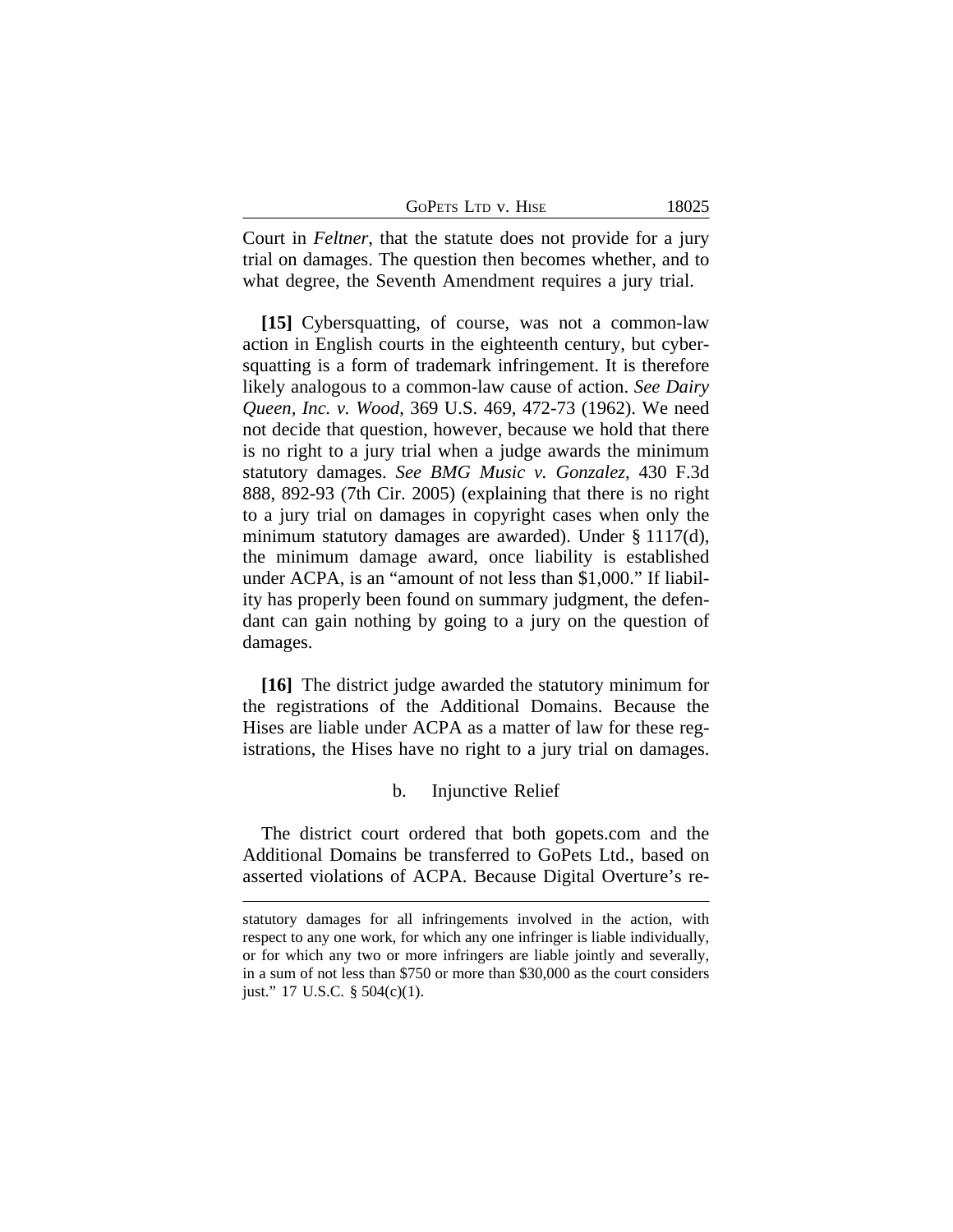registration of gopets.com did not violate ACPA, the portion of the district court's order applicable to gopets.com cannot be sustained under ACPA. However, the portion of the district court's order applicable to the Additional Domains is proper under ACPA.

### C. Lanham Act

The district court granted summary judgment to GoPets Ltd. on its claim that the Hises and Digital Overture infringed on its service mark in violation of the Lanham Act.

**[17]** Registration of a domain name without more does not constitute service mark or trademark infringement. *See Brookfield Commc'ns, Inc. v. W. Coast Entm't Corp.*, 174 F.3d 1036, 1052 (9th Cir. 1999). With respect to the Additional Domains, there is no evidence that the Hises did anything more than register them. Doing so did not violate the Lanham Act.

**[18]** The same is not true with respect to gopets.com. The Hises did more than merely register the domain name; they also put text on the gopets.com website indicating that it was "GoPets.com the official online website." The district court properly held that in so doing the Hises violated the Lanham Act. *See Lockheed Martin Corp. v. Network Solutions, Inc.*, 985 F. Supp. 949, 957-58 (C.D. Cal. 1997).

**[19]** GoPets Ltd. requested relief in the district court under both ACPA and the Lanham Act. The district court found the Hises liable under both statutes, but appears to have granted relief based solely under ACPA. We have held that Digital Overture's re-registration of gopets.com did not violate ACPA and have set aside the associated relief, but it is possible that some relief with respect to gopets.com may be appropriate based on the Lanham Act violation. We remand to the district court to consider that question in the first instance.